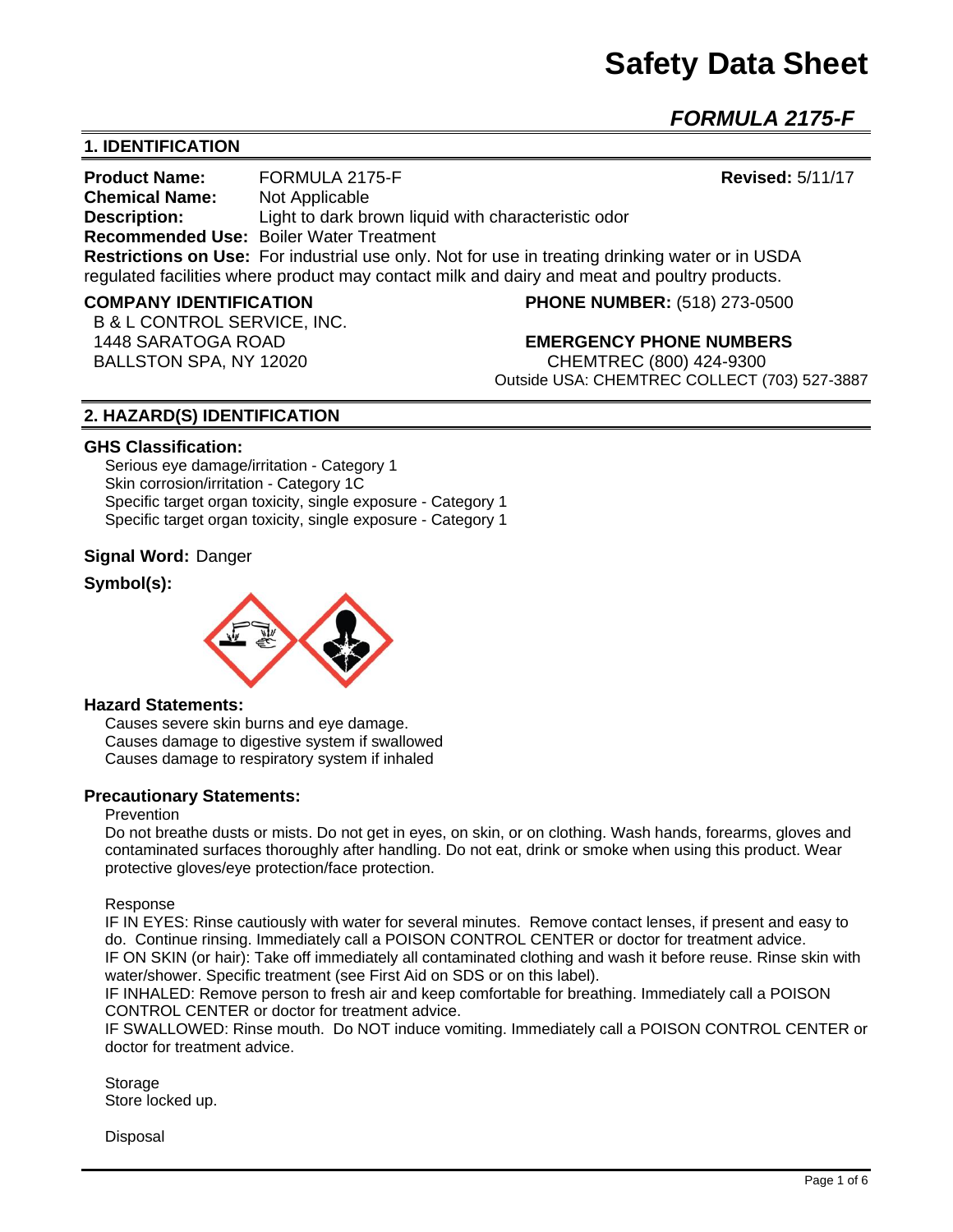Dispose of contents/container in accordance with local, regional, national and international regulations.

## **Hazards Not Otherwise Classified:** None Known.

#### **Percentages of Components with Unknown Acute Toxicity:**

 Dermal: 19% Inhalation: 19%

# **3. COMPOSITION / INFORMATION ON INGREDIENTS**

| <b>CHEMICAL INGREDIENTS</b>             | <b>CAS NO.*</b> | PERCENT (%)** |
|-----------------------------------------|-----------------|---------------|
| SODIUM HYDROXIDE                        | 1310-73-2       | $3\% - 13\%$  |
| SODIUM SULFATE                          | 7757-82-6       | (trace)       |
| DIETHYLAMINOETHANOL                     | 100-37-8        | $< 5\%$       |
| TETRASODIUM ETHYLENEDIAMINETETRAACETATE | 64-02-8         | (trace)       |
| SODIUM HYDROXYACETATE                   | 2836-32-0       | (trace)       |
| SODIUM SULFITE                          | 7757-83-7       | M             |
| ACRYLATE COPOLYMER                      | Proprietary     | M             |
| TRISODIUM NITRILOTRIACETATE             | 5064-31-3       |               |
| SODIUM LIGNOSULFONATE                   | 8061-51-6       |               |

**Legend: L=<1%; M=1-10%; H=>10%**

**\* Exposure limit and regulatory information in Sections 8 & 15**

**\*\* Exact percentage is a trade secret. Concentration range is provided to assist users in providing appropriate protections.**

#### **4. FIRST AID MEASURES**

- **Eye Contact:** Immediately flush eyes with a directed stream of cool, clear water for at least 30 minutes. Forcibly holding eyelids apart to ensure complete irrigation of all eye and lid tissues. Remove contact lenses, if present, after the first 5 minutes, then continue rinsing eye. Do not allow individual to rub their eyes. Get medical attention urgently, preferably from an ophthalmologist. Do not transport the victim until the recommended flushing period is completed, unless a portable emergency eye wash bottle is immediately available.
- **Skin Contact:** Immediately wash skin with soap and plenty of water while removing contaminated clothing, for at least 15-20 minutes. Call a poison control center or doctor for treatment advice. Do not take contaminated clothing home to be laundered. Shoes and other leather items which cannot be decontaminated should be disposed of properly. Suitable emergency safety shower facility should be immediately available.
- **Inhalation:** Remove victim to fresh air. If individual experiences nausea, headache, dizziness, has difficulty in breathing or is cyanotic, seek medical attention. If not breathing, give artificial respiration via a suitable mechanical device such as a bag and mask. Do not use mouth-to-mouth resuscitation.
- **Ingestion:** Do not induce vomiting. Rinse mouth with copious quantities of water first and get immediate medical attention. Drink several glasses of water. Never give anything by mouth to an unconscious person. If vomiting occurs, keep airways clear.
- **Note to Physician:** There is no specific antidote. Treatment of overexposure should be directed at the control of symptoms and the clinical condition of the patient. Aspiration may cause lung damage. Probable mucosal damage may contraindicate the use of gastric lavage.

## **Most Important Symptoms/Effects:**

- **Eye Contact:** May cause severe irritation or burns. Prolonged contact may cause irreversible damage and/or blindness.
- **Skin Contact:** Prolonged contact may cause severe irritation, rash or burns. Severity is generally determined by concentration of solution and duration of contact.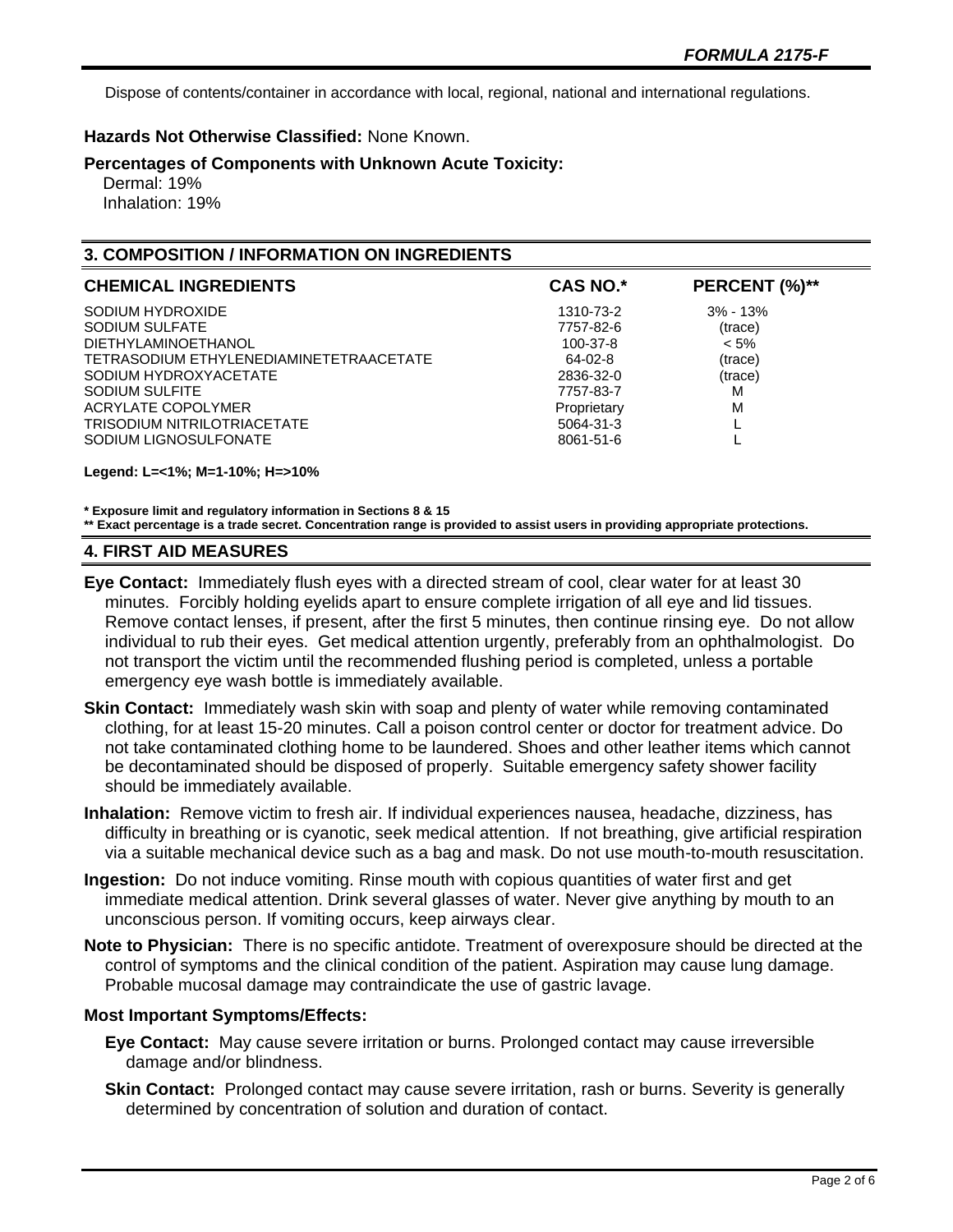- **Inhalation:** Inhalation of vapor or mist can cause severe irritation of nose, throat, and lungs. May cause damage to the upper respiratory tract and lungs under severe conditions.
- **Ingestion:** May be toxic. May cause severe irritation or burns of the mouth, throat, and internal tissues resulting in possible nausea and/or vomiting. Large amounts can result in acute toxic effects which may be fatal.
- **Indication of Immediate Medical Attention and Special Treatment, if Necessary:** Other than acute, none known. See section 11 for toxicological information.

# **5. FIRE FIGHTING MEASURES**

**Suitable (and Unsuitable) Extinguishing Media:** Any media suitable for the surrounding fire.

**Specific Hazards Arising from the Chemical:** Product is corrosive to eyes, skin, and respiratory system. Closed containers may rupture (due to buildup of pressure) when exposed to extreme heat. If evaporated to dryness, some product residuals may burn. Contact with some metals may generate explosive hydrogen gas. Thermal decomposition may release oxides of carbon, nitrogen and sulfur.

**Special Protective Equipment and Precautions for Fire-Fighters:** Wear self-contained breathing apparatus and full turn-out gear. Approach fire from upwind direction. If possible, move containers away from fire. Cool fire exposed containers with water spray. If containers rupture or leak, product may evolve irritating or toxic gas under extreme heat. Contain runoff.

# **6. ACCIDENTAL RELEASE MEASURES**

## **Spill Containment and Clean-up Instructions:**

Wear suitable protective equipment found in section 8. Small spills may be flushed with copious quantities of water, preferably to a sanitary sewer or waste treatment facility. Larger spills may be absorbed in sawdust or other absorbent and sweepings disposed of in an approved landfill. The area may then be flushed with copious quantities of water. Floor may be slippery; use care to avoid falling. Avoid release of this product into the environment to prevent contamination of soil, sewers, natural waterways and/or groundwater. See Section 12 for Ecological Information.

## **7. HANDLING AND STORAGE**

## **Handling and Storage:**

Store in a cool, dry, well ventilated area, between 10°C and 49°C. Keep containers tightly closed when not in use and follow all recommended safety precautions when handling the material. Keep out of sun and away from heat or open flame. Keep away from incompatible materials. See Section 10 for incompatible materials.

## **8. EXPOSURE CONTROL / PERSONAL PROTECTION**

**Engineering Controls:** General ventilation expected to be satisfactory

## **PERSONAL PROTECTION EQUIPMENT**

**Respiratory:** Not normally required unless product is openly handled in confined areas where high concentrations of vapor could occur. Where misting may occur, wear an OSHA/NIOSH approved (or equivalent) half-mask, dust/mist air purifying respirator. Air-purifying respirators should be equipped with organic vapor cartridges.

**Eyes and Face:** Chemical resistant goggles or face shield.

**Hands and Skin:** Chemical resistant rubber, neoprene latex or PVC

**Other Protective Equipment:** Eyewash station in area of use. Wear long sleeve shirt, long pants, and boots.

## **EXPOSURE GUIDELINES**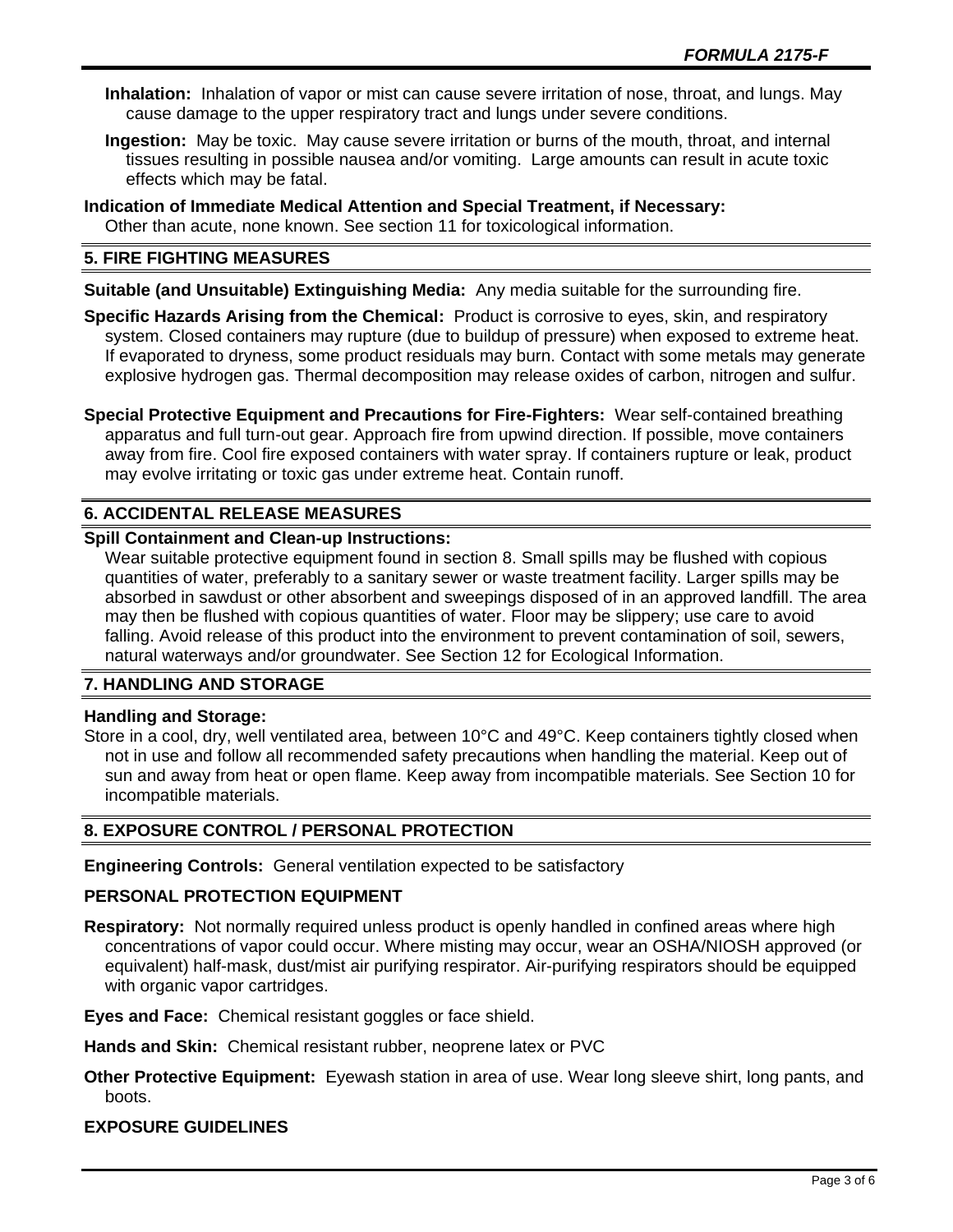# **Exposure Limits:**

**COMPONENT TLV** SODIUM HYDROXIDE 2mg/m<sup>3</sup>/15M DIETHYLAMINOETHANOL 2ppm(skin)

# **9. PHYSICAL AND CHEMICAL PROPERTIES**

| <b>Appearance and Odor:</b>         | Light to dark brown liquid with characteristic odor |                                        |                        |
|-------------------------------------|-----------------------------------------------------|----------------------------------------|------------------------|
| <b>Odor Threshold:</b>              | N.D.                                                | <b>Vapor Pressure:</b>                 | N.A.                   |
| pH (undiluted):                     | $13.5 - 14$                                         | <b>Vapor Density:</b>                  | ا>                     |
| <b>Freeze Point:</b>                | $<$ -2°C (28°F)                                     | Specific Gravity(@22°C):               | $1.170 - 1.180$        |
| <b>Boiling Point:</b>               | $>100^{\circ}$ C (212°F)                            | <b>Solubility in Water:</b>            | Complete               |
| <b>Flash Point:</b>                 | None                                                | <b>Partition Coefficient:</b>          | N.D. (n-octanol/water) |
|                                     |                                                     | <b>Auto-Ignition Temperature:</b>      | N.D.                   |
| <b>Evaporation Rate:</b>            | 1.0                                                 | <b>Decomposition Temperature: N.D.</b> |                        |
| Flammability (solid, gas): No       |                                                     | <b>Viscosity:</b>                      | N.D.                   |
| Flammable Limits in Air: LFL - N.A. |                                                     |                                        |                        |
|                                     | $UFL - N.A.$                                        |                                        |                        |

# **10. STABILITY AND REACTIVITY**

**Reactivity:** Not normally reactive at normal temperatures and pressure.

**Chemical Stability:** Stable under normal conditions

**Possibility of Hazardous Reactions:** Will not occur under normal conditions.

**Conditions to Avoid:** Avoid excessive heat, sparks or open flames.

**Incompatible Materials:** Concentrated acids or oxidizing agents.

**Hazardous Decomposition Products:** Thermal decomposition may release oxides of carbon, nitrogen and sulfur.

## **11. TOXICOLOGICAL INFORMATION**

**Ingestion Testing:** Rat, LD50: 3,200 mg/kg\*

**Skin Testing: None established for this product.** 

**Inhalation Testing:** None established for this product.

\*Calculated based on GHS acute toxicity formula.

# **CHRONIC TOXICITY DATA**

**Sensitization Testing:** None established for this product.

**Other Testing:** None established for this product.

**Routes of Exposure:** Eyes, Ingestion, Inhalation, Skin.

**Eye Contact:** May cause severe irritation or burns. Prolonged contact may cause irreversible damage and/or blindness.

**Skin Contact:** Prolonged contact may cause severe irritation, rash or burns. Severity is generally determined by concentration of solution and duration of contact.

**Inhalation:** Inhalation of vapor or mist can cause severe irritation of nose, throat, and lungs. May cause damage to the upper respiratory tract and lungs under severe conditions.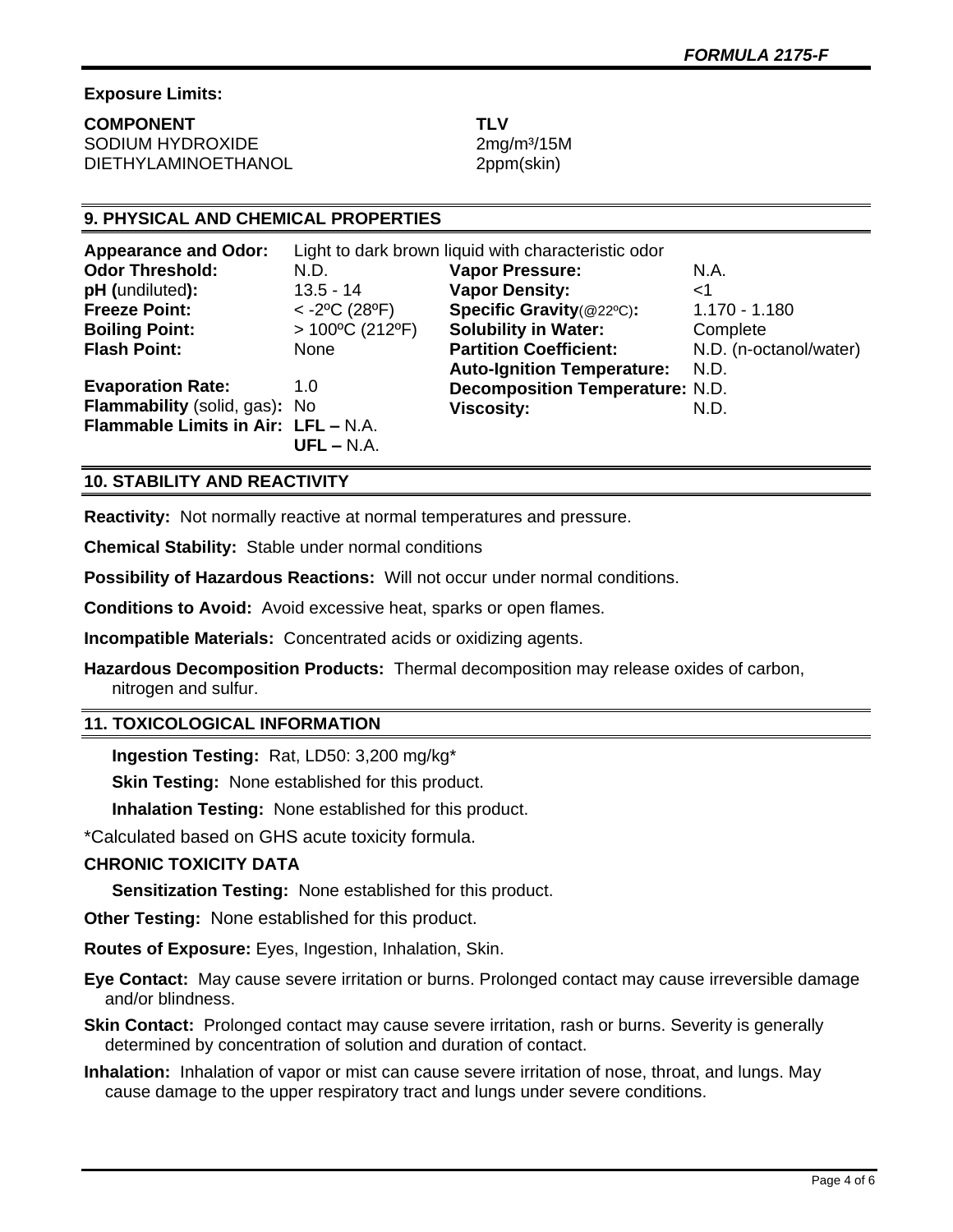**Ingestion:** May be toxic. May cause severe irritation or burns of the mouth, throat, and internal tissues resulting in possible nausea and/or vomiting. Large amounts can result in acute toxic effects which may be fatal.

**Medical Conditions Aggravated by Exposure:** None known.

**Chronic Effects from Repeated Overexposure:** Other than short term effects, none established.

# **12. ECOLOGICAL INFORMATION**

#### **Aquatic Toxicity Data:**

 Invertebrate: Daphnia magna, EC50/48hr: 403 mg/l\* Fish: Rainbow trout, LC50/96hr: 878 mg/l\* \*Calculated based on GHS acute aquatic toxicity formula.

**Product Fate Data:** None established for this product.

**Biodegradation Data:** None established for this product.

#### **13. DISPOSAL CONSIDERATIONS**

**Waste Disposal:** Dispose of in accordance with local, regional, national and international regulations. Contact the Hazardous Waste representative at the nearest EPA Regional Office for guidance. Container Disposal: Triple rinse container (or equivalent) promptly after emptying and offer for reconditioning if appropriate. Empty the rinsate into application equipment or a mix tank or store rinsate for later use or disposal.

## **14. TRANSPORT INFORMATION**

# **US DEPARTMENT OF TRANSPORTATION (DOT) INFORMATION**

**UN/NA ID Number:** UN3266 **Proper Shipping Name:** CORROSIVE LIQUID, BASIC, INORGANIC, N.O.S. (CONTAINS SODIUM HYDROXIDE) **Hazard Class:** 8 **Packing Group:** PGII

**VESSEL TRANSPORT (IMO/IMDG) UN/NA ID Number:** UN3266 **Proper Shipping Name:** CORROSIVE LIQUID, BASIC, INORGANIC, N.O.S. (CONTAINS SODIUM HYDROXIDE) **Hazard Class:** 8 **Packing Group:** PGII **Marine Pollutant:** No

## **15. REGULATORY INFORMATION**

## **US FEDERAL REGULATIONS**

**TSCA:** All ingredients listed or exempt from listing. **CERCLA and/or SARA RQ:**  Reportable Quantity: SODIUM HYDROXIDE (CAS#1310-73-2) - 1000lbs. (455 kg) Reportable Quantity: SODIUM HYDROXIDE (CAS#1310-73-2) - 1000lbs. (455 kg) **SARA Section 302 Hazard Class:** No ingredients listed in this section. **SARA Section 311/312 Chemicals:**  Acute Health Hazard: Yes Chronic Health Hazard: No Fire Hazard: No

Sudden Release of Pressure Hazard: No